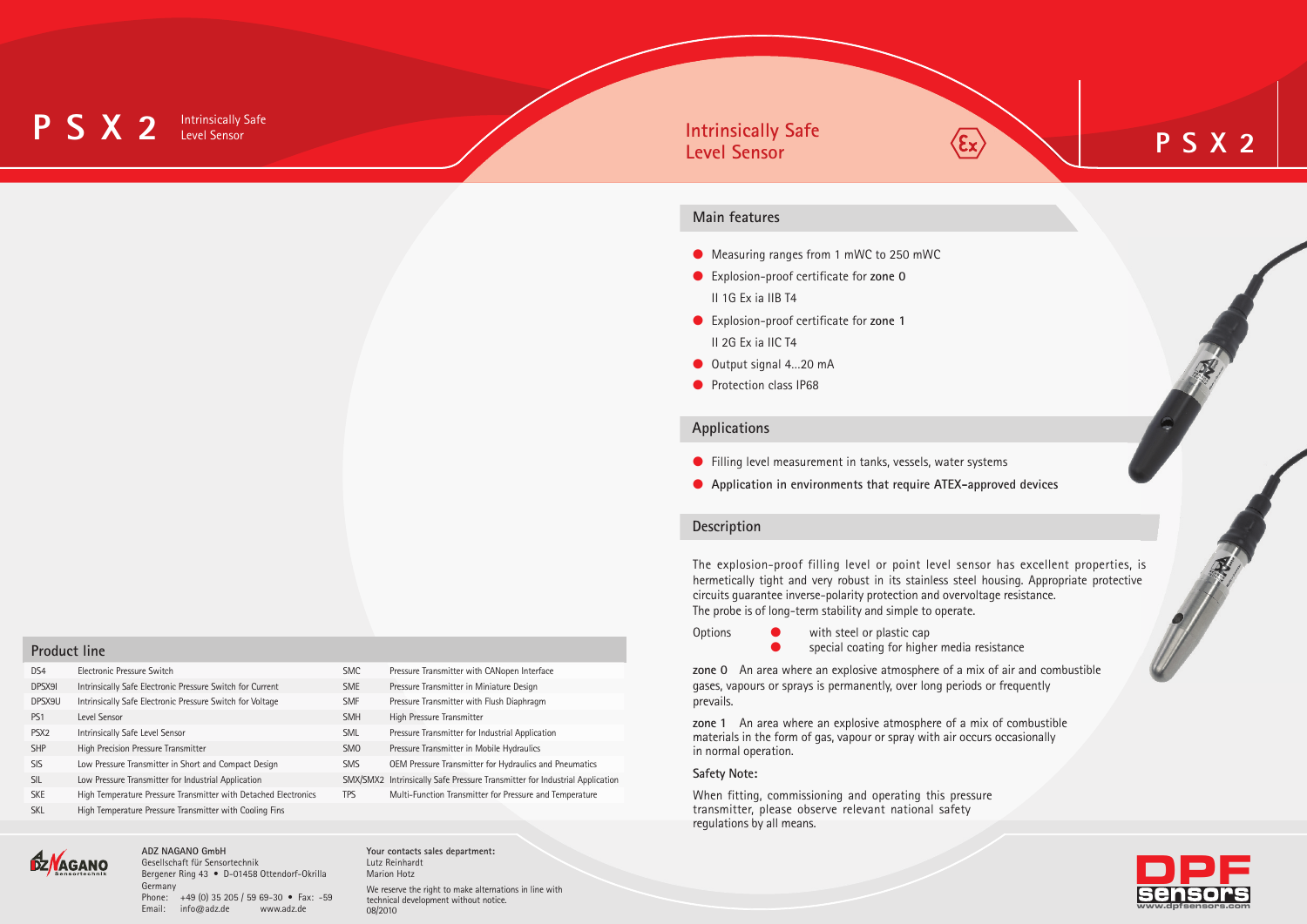## **P S X 2 Level Sensor** Level Sensor

# **Specification**

| <b>PRESSURE RANGE</b>                                                  |                                      |                                                                                     |                                                 |                                        |                  |                                                                                     |                   |                                                            |  |
|------------------------------------------------------------------------|--------------------------------------|-------------------------------------------------------------------------------------|-------------------------------------------------|----------------------------------------|------------------|-------------------------------------------------------------------------------------|-------------------|------------------------------------------------------------|--|
| Measuring range* silicon technology                                    |                                      | p [bar]**                                                                           | 0,10                                            | 0,25                                   | 0,50             |                                                                                     |                   |                                                            |  |
| Overload pressure                                                      |                                      | $p$ [bar]**                                                                         | 0,3                                             | 0,5                                    | 1,0              |                                                                                     |                   |                                                            |  |
| Burst pressure                                                         |                                      | p [bar]**                                                                           | 0,6                                             | 1,0                                    | 1,5              |                                                                                     |                   |                                                            |  |
| Measuring range* stainless steel diaphragm p [bar]**                   |                                      |                                                                                     | 1,0                                             | 1,6                                    | 2,0              | 2,5                                                                                 | 4,0               | 6,0                                                        |  |
| Overload pressure                                                      |                                      | $p$ [bar]**                                                                         | 6                                               | 6                                      | 6                | 6                                                                                   | 10                | 20                                                         |  |
| Burst pressure                                                         |                                      | p [bar]**                                                                           | 9                                               | 9                                      | 9                | 9                                                                                   | 15                | 30                                                         |  |
| Measuring range* stainless steel diaphragm p [bar]**                   |                                      |                                                                                     | 10                                              | 16                                     | 20               | 25                                                                                  |                   |                                                            |  |
| Overload pressure                                                      |                                      | $p$ [bar]**                                                                         | 20                                              | 40                                     | 40               | 100                                                                                 |                   |                                                            |  |
| Burst pressure                                                         |                                      | p [bar]**                                                                           | 30                                              | 60                                     | 60               | 150                                                                                 |                   | ** 1 bar is equivalent to $\sim$ 10 mWC                    |  |
| ELECTRICAL PARAMETER                                                   |                                      | signal                                                                              |                                                 |                                        | $U_s$ $[V_{pc}]$ | $R_{L}$ [kΩ]                                                                        | $RA[\Omega]$      |                                                            |  |
| Output signal * and                                                    | $R_{\scriptscriptstyle\rm A}$ in Ohm | 420 mA                                                                              | $(2-wire)$                                      |                                        | 2027             |                                                                                     |                   | acc. to R <sub>A</sub> = < (U <sub>s</sub> - 16V) / 0,02 A |  |
| maximum acceptable burden $R_A$                                        |                                      |                                                                                     |                                                 |                                        |                  |                                                                                     | min 100 ohm       |                                                            |  |
| Response time * (10-90%)                                               | $t$ [ms]                             | $<$ 1                                                                               |                                                 |                                        |                  |                                                                                     |                   |                                                            |  |
| Withstand voltage                                                      | $U[V_{pc}]$                          | 350                                                                                 | option 710                                      |                                        |                  |                                                                                     |                   |                                                            |  |
| <b>ACCURACY</b>                                                        |                                      |                                                                                     |                                                 | for pressure ranges of 1 bar to 25 bar |                  | for pressure ranges of 0,1 bar to 0,5 bar                                           |                   |                                                            |  |
| Accuracy @RT                                                           | $\%$ of the range $\leq 0,50$        |                                                                                     | option $\leq 0.25$                              |                                        |                  | $\leq 1,00$                                                                         | option $\leq 0.5$ |                                                            |  |
|                                                                        | <b>BFSL</b>                          | $\leq 0.125$                                                                        |                                                 |                                        |                  | $\leq 0.25$                                                                         |                   |                                                            |  |
| Non-linearity                                                          | $\%$ of the range $\leq 0.15$        |                                                                                     |                                                 |                                        |                  | $\leq 0.15$                                                                         |                   |                                                            |  |
| Repeatability                                                          | $\%$ of the range $\leq 0,10$        |                                                                                     |                                                 |                                        |                  | $\leq 0,10$                                                                         |                   |                                                            |  |
| Stability/year                                                         | $\%$ of the range $\leq 0,10$        |                                                                                     |                                                 |                                        |                  | $\leq 0,10$                                                                         |                   |                                                            |  |
| ACCEPTABLE TEMPERATURE RANGES                                          |                                      |                                                                                     |                                                 |                                        |                  |                                                                                     |                   |                                                            |  |
|                                                                        | $T$ [ $^{\circ}$ C]                  | zone 0<br>$-2060$                                                                   |                                                 |                                        |                  | zone 1<br>$-40100$                                                                  |                   |                                                            |  |
| Measuring medium<br>Ambience                                           | $T [^{\circ}C]$                      | $-2060$                                                                             |                                                 |                                        |                  | $-4085$                                                                             |                   |                                                            |  |
|                                                                        |                                      |                                                                                     |                                                 |                                        |                  |                                                                                     |                   |                                                            |  |
| Storage                                                                | $T$ [ $^{\circ}$ C]                  | $-40120$                                                                            |                                                 |                                        |                  | $-40125$                                                                            |                   |                                                            |  |
| Compensated range*                                                     | $T [^{\circ}C]$                      | $-2060$                                                                             |                                                 |                                        |                  | $-2085$                                                                             |                   |                                                            |  |
| Temperature coefficient within the compensated range<br>Mean TC offset |                                      |                                                                                     |                                                 |                                        |                  |                                                                                     |                   |                                                            |  |
|                                                                        | $\%$ of the range $\leq 0.15$ / 10K  |                                                                                     |                                                 |                                        |                  | $\leq$ 0,15 / 10K<br>$\leq$ 0,15 / 10K                                              |                   |                                                            |  |
| Mean TC range<br>Total error                                           | $\%$ of the range $\leq$ 0,15 / 10K  |                                                                                     |                                                 |                                        |                  | $-40^{\circ}$ C                                                                     |                   |                                                            |  |
|                                                                        | % of the range -20°C 1,00%           |                                                                                     |                                                 |                                        |                  | 1,00%<br>85°C                                                                       |                   |                                                            |  |
|                                                                        | % of the range 60°C                  | 1,00%                                                                               |                                                 |                                        |                  |                                                                                     | 1,00%             |                                                            |  |
| DIRECTIVE ATEX                                                         |                                      | zone 0                                                                              |                                                 |                                        |                  | zone 1                                                                              |                   |                                                            |  |
| Type of ignition protection                                            |                                      | II 1G Ex ia IIB T4 (cable lenght max 30 m)<br>EN 60079-0, EN 60079-11, EN 60079-26, |                                                 |                                        |                  | II 2G Ex ia IIC T4 (cable lenght max 30 m)<br>EN 60079-0, EN 60079-11, EN 60079-26, |                   |                                                            |  |
| Underlying standards                                                   |                                      |                                                                                     |                                                 |                                        |                  |                                                                                     |                   |                                                            |  |
|                                                                        |                                      | EN60079-14                                                                          |                                                 |                                        |                  | EN60079-14                                                                          |                   |                                                            |  |
| Maximum connected power                                                |                                      | 27 V, 125 mA, 85 W<br>T4 (Ambience -20+60°C)                                        |                                                 |                                        |                  | 27 V, 125 mA, 85 W<br>T4 (Ambience -40+85°C)                                        |                   |                                                            |  |
| Temperature class                                                      |                                      |                                                                                     |                                                 |                                        |                  |                                                                                     |                   |                                                            |  |
| MECHANICAL PARAMETER                                                   |                                      |                                                                                     |                                                 |                                        |                  |                                                                                     |                   |                                                            |  |
| Parts in contact with the measuring medium                             |                                      |                                                                                     | stainless steel                                 |                                        |                  | for pressure ranges of 1 bar to 25 bar                                              |                   |                                                            |  |
| Parts in contact with the measuring medium                             |                                      |                                                                                     | silicon                                         |                                        |                  | for pressure ranges of 0,1 bar to 0,5 bar                                           |                   |                                                            |  |
| Housing                                                                |                                      |                                                                                     | stainless steel                                 |                                        |                  |                                                                                     |                   |                                                            |  |
| Casing                                                                 |                                      |                                                                                     | plastic / stainless steel                       |                                        |                  |                                                                                     |                   |                                                            |  |
| Cable                                                                  |                                      |                                                                                     | depending on media (max. tensile strenght 40 N) |                                        |                  |                                                                                     |                   |                                                            |  |
| Shock resistance                                                       | g                                    |                                                                                     | 1000                                            | acc. to IEC 68-2-32                    |                  |                                                                                     |                   |                                                            |  |
| Vibration resistance                                                   | g                                    | 20                                                                                  |                                                 |                                        |                  | acc. to IEC 68-2-6 and IEC 68-2-36                                                  |                   |                                                            |  |
| Mass with plastic casing                                               | m[g]                                 |                                                                                     | 150 plus cable                                  |                                        |                  |                                                                                     |                   |                                                            |  |
| Mass with steel casing                                                 | m[g]                                 |                                                                                     | 240 plus cable                                  |                                        |                  |                                                                                     |                   |                                                            |  |
| Mass cable                                                             | m[g]                                 |                                                                                     | 20 per m                                        |                                        |                  |                                                                                     |                   |                                                            |  |
| CE - conformity                                                        |                                      |                                                                                     | EC Directive 94/9/EG                            |                                        |                  |                                                                                     |                   | * others upon request                                      |  |